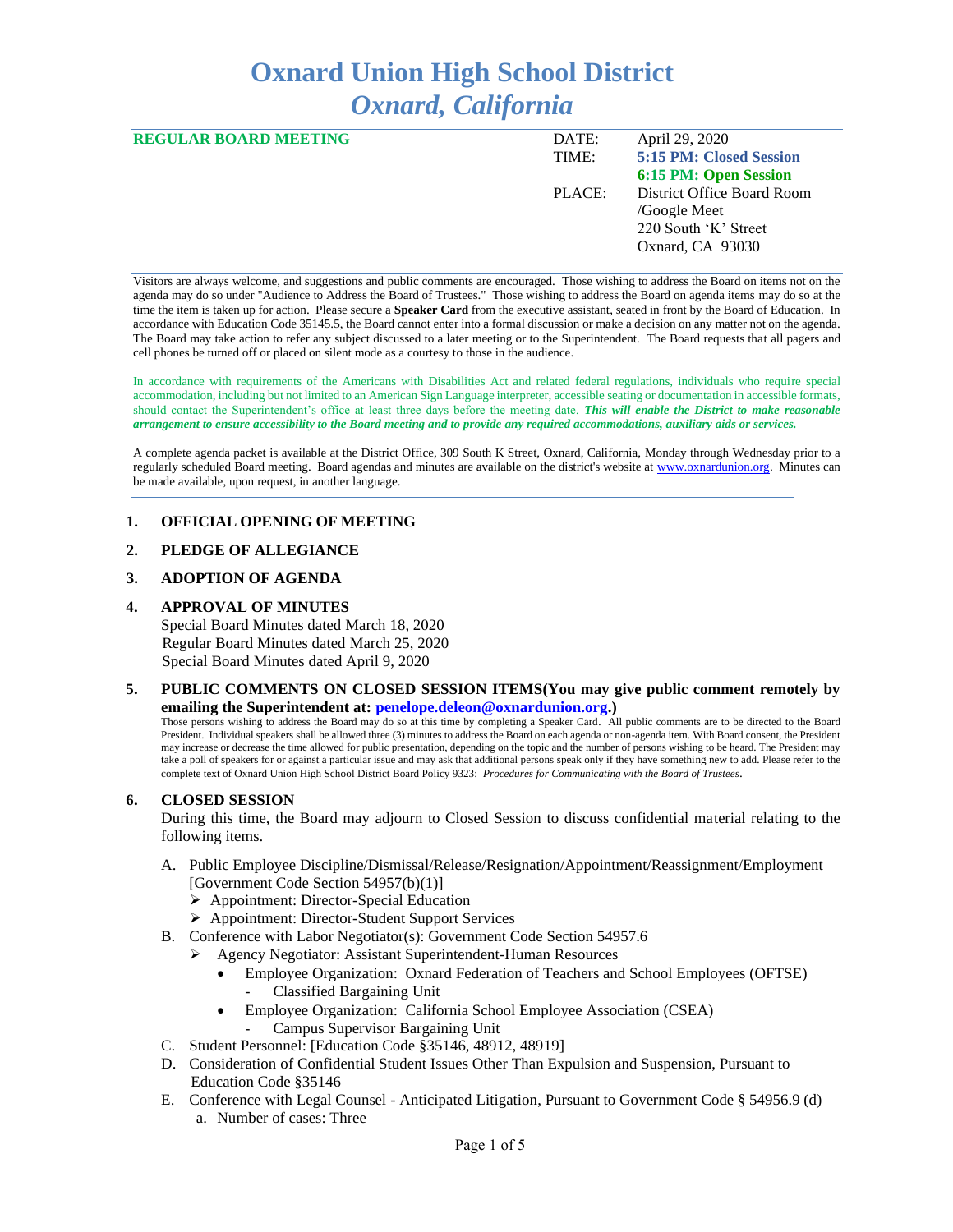# F. Conference with Real Property Negotiator (Govt. Code § 54956.8)

PROPERTY: Multiple District-owned parcels, including: (1) District Office Campus, 220, 309, and 315 South K Street, Oxnard, CA, APNs 202-0-010-630 & -740; (2) Hueneme Road Adult School, 527 W Hueneme Road, Oxnard, CA, APN 222-0-082-625; (3) 280 and 300 Skyway Drive, Camarillo, CA, APN 230-0-130-105; and (4) 15 Stearman Street, Camarillo, CA, APN 230-0-130-115 AGENCY NEGOTIATOR: Jeff Weinstein, Assistant Superintendent Business Services and

Dr. Joel Kirschenstein, Consultant Sage Realty Group Inc. NEGOTIATING PARTIES: To be determined UNDER NEGOTIATION: Price and terms of payment

# **7. RECONVENE IN PUBLIC: REPORT ON CLOSED SESSION ACTION**

# **8. VIRTUAL BOARD RECOGNITION**

- ➢ District Art Show Winners
- ➢ OUHSD Farm 2 School Program Recognition

# **9. STAFF REPORTS**

➢ OUHSD Farm 2 School Program

# **10. VIRTUAL PUBLIC HEARING**

**A.** Oxnard Federation of Teachers and School Employees' 2018-2021 Classified Unit Initial Bargaining Proposal to the Oxnard Union High School District

### **11. ACTION ITEMS**

**A.** Consideration of Acceptance of Oxnard Federation of Teachers and School Employees' 2018-2021 Classified Unit Initial Bargaining Proposal to the Oxnard Union High School District

**12. PUBLIC COMMENTS TO ADDRESS THE BOARD OF TRUSTEES(You may give public comment remotely by emailing the Superintendent at: [penelope.deleon@oxnardunion.org.](mailto:penelope.deleon@oxnardunion.org))**

Those persons wishing to address the Board may do so at this time by completing a Speaker Card. All public comments are to be directed to the Board President. Individual speakers shall be allowed three (3) minutes to address the Board on each agenda or non-agenda item. With Board consent, the President may increase or decrease the time allowed for public presentation, depending on the topic and the number of persons wishing to be heard. The President may take a poll of speakers for or against a particular issue and may ask that additional persons speak only if they have something new to add. Please refer to the complete text of Oxnard Union High School District Board Policy 9323: *Procedures for Communicating with the Board of Trustees.*

# **13. SUPERINTENDENT'S REPORT**

# **14. STUDENT REPRESENTATIVE TO THE BOARD – ANTHONY FARFAN**

# **15. CONSENT CALENDAR**

#### **Business Services**

- **A.** Consideration of Approval of Purchase Orders and Direct Pays, March 17 April 20, 2020
- **B.** Consideration of Approval of the Disposal of Surplus Asset Items, March 11, 2020-April 28, 2020
- **C.** Consideration of Acceptance of June 30, 2019 General Obligation Bonds (Measure A) Financial and Performance Audits Report
- **D.** Consideration of Ratification of Contract for McPherson and Jacobson L.L.C. to Conduct a Superintendent Search for Oxnard Union High School District
- **E.** Consideration of Approval of Maintenance and Repair Worker Position
- **F.** Consideration of Approval of Sage Realty Group Proposal Coordination of Site and OPSC Funding Approvals, Program Planning, CDE/CEQA Coordination and Related Items, Assistance with Local Planning Authority Approval
- **G.** Consideration of Approval to Reject all Bids for Construction Services Tenant Improvements at 1800 Solar Drive, Bid 614
- **H.** Consideration of Approval of Contract Change Order #5 to G2K Construction for Additional Phase One Lobby Security Enhancements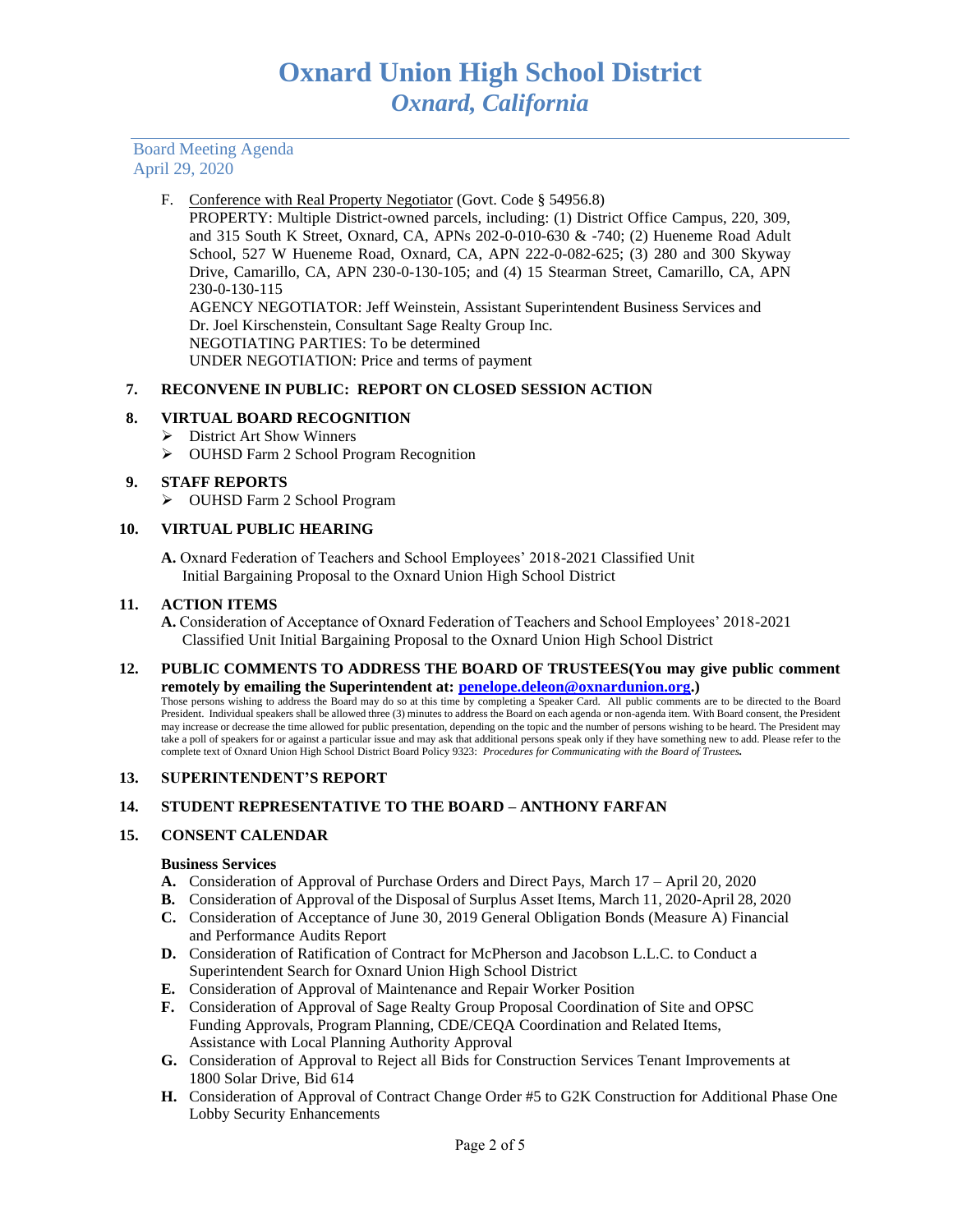- **I.** Consideration of Approval of Contract Change Order #6 to G2K Construction for Additional Phase One Lobby Security Enhancements
- **J.** Consideration of Approval of Contract Change Order #3 to G2K Construction for Additional Phase Two Lobby Security Enhancements
- **K.** Consideration of Approval of Contract Change Order #4 to G2K Construction for Additional Phase Two Lobby Security Enhancements
- **L.** Consideration of Approval of Contract Change Order #5 to G2K Construction for Additional Phase Two Lobby Security Enhancements
- **M.** Consideration of Approval of Contract Change Order #1 to G2K Construction for Additional Roof Framing Repair for CIHS
- **N.** Consideration of Approval of Contract Award to Drapery Affair for Eight Classroom Flooring Replacements at FHS
- **O.** Consideration of Approval of Contract Award to California Electric Company to Extend the Fire Lane at PHS
- **P.** Consideration of Approval of Contract Award to Ardalan Construction for OHS Swimming Pool Building Flooring and Lockers Renovations
- **Q.** Consideration of Approval of Contract Award to Allen Electric Company to Replace Existing RMHS Wood Shop and Machine Shop Lighting with LED Lighting
- **R.** Consideration of Approval of Contract Award to Buffum's Safe & Lock for Door Security Hardware for RCHS
- **S.** Consideration of Approval of Contract Award to Clean Cut Painting for FHS 19 Relocatable Classroom Buildings Exterior
- **T.** Consideration of Approval of Contract Award to Bryan Reeve Inspection for DSA Project Inspector Services for OHS and PHS Leased Relocatable Classroom Installations
- **U.** Consideration of Approval of Award Change Order #1 to Ohno Construction to Recover from Rain Delays at ACHS, HHS & PHS Stadium Modernization Projects
- **V.** Consideration of Approval of Contract Award to Kiwitt's General Building Contractor for Replacing the Northside Waste Piping at 1800 Solar Drive
- **W.** Consideration of Approval of Contract Award to NV5 for Special Inspection and Testing for OHS, PHS and RCHS Relocatable Classroom Installations
- **X.** Consideration of Approval of Contract Award to California Electric Company to Extend Power to the Construction Management Trailer at ACHS
- **Y.** Consideration of Approval of Contract Award to NIC Partners to Provide Nine Security Cameras at RCHS
- **Z.** Consideration of Approval of Contract Award to Mark Hawkins Inspection for DSA Project Inspector Services for OHS Tennis Courts Replacement Project
- **AA.** Consideration of Approval of a Contract Change Order to Little Diversified for Additional Design Services for CIHS Tennis Courts Replacement Project
- **BB.** Consideration of Approval of Contract Award to Flewelling & Moody Architects for Design Services for the Sitework Associated with a Creation of Electric Bus Terminal and Charging Area at OHS
- **CC.** Consideration of Approval of Contract Award to SoCal Bee Company for Bird Screen Replacements at OHS
- **DD.** Consideration of Approval of Contract Award to Wahoo Tile Roof Cleaning for Addressing the Two-Story Classroom Buildings at OHS
- **EE.** Consideration of Approval of Change Order #2 to Social Spice Media for Additional Digital Outreach Tasks Associated with the Measure A Bond Projects
- **FF.** Consideration of Approval of Contract Award to Sports Facilities Group to Renovate ACHS Gymnasium Locker-room Lockers
- **GG.** Consideration of Approval of Contract Award to Tetra Tech for Imported Soil Source Evaluation for New DSHS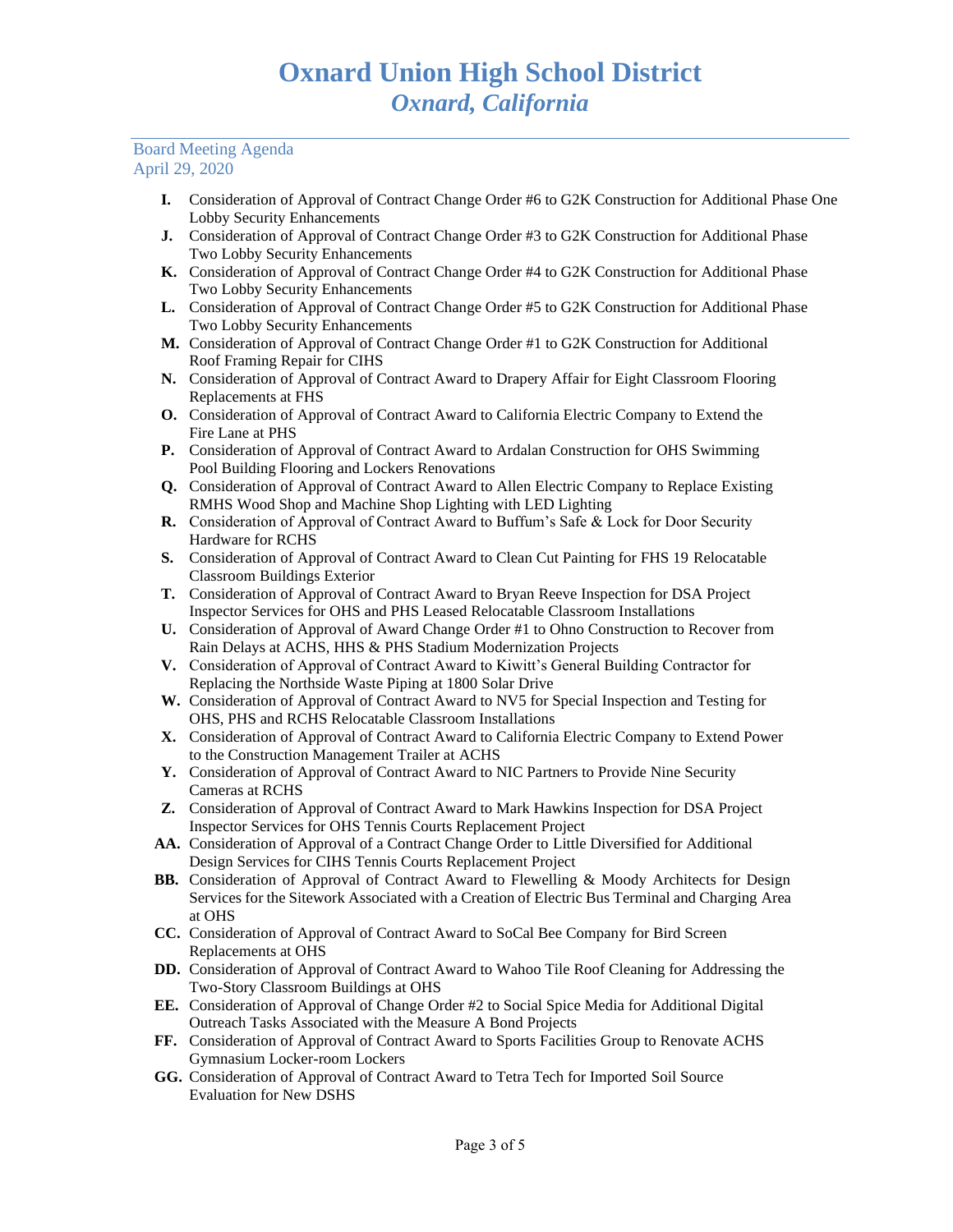- **HH.** Consideration of Approval of Contract Award to Sports Facilities Group to Retrofit the PHS and RMHS Gymnasium Basketball Backboards
- **II.** Consideration of Approval of Contract Award to Sports Facilities Group for ACHS Marquee Replacement
- **JJ.** Consideration of Approval of Contract Awards for District Office Furniture at Solar Drive
- **KK.** Consideration of Approval of Contractor ADT Commercial (Formerly Redhawk) for Correction of Fire Sprinkler Deficiencies at 1800 Solar Drive
- **LL.** Consideration of Approval of Contract Award to Oilfield Electric to Provide an Electrical Substation to Support the Four Leased Relocatable Classroom Installations at ACHS
- **MM.** Consideration of Approval of Contract Award to Pacificom for Technology Data Communications to Leased Relocatable Classrooms at OHS and PHS

# **Educational Services**

- **NN.** Consideration of Approval of Non -Public Schools (NPS) Placements, According to the Students' IEP Teams and the Interim Director of Special Education
- **OO.** Consideration of Approval of Renewal for 2020-21 AVID Agreement
- **PP.** Consideration of Approval of Quarterly Report on Williams Uniform Complaints for 3rd Quarter, January 1, 2020 – March 31, 2020
- **QQ.** Consideration of Approval of Proposed 2020-21 Adult Education Calendar
- **RR.** Consideration of Approval of Proposed 2020-2021 Calendar for Condor High School Options Academy
- **SS.** Consideration of Renewal of Memorandum of Understanding with Ventura County Community College District for Dual Enrollment Non-CCAP
- **TT.** Consideration of Approval of New/Revised Course Proposal: IB Biology HL 1, IB Biology HL 2, Honors Chemistry in the Earth System, Oceanography (CP), Power Walking, Net Sports, Women in History (CP),  $20<sup>th</sup>$  Century Film & History (CP), AVID 9 EL (CP), Data Science (CP), Personal & Business Finance Math (CP), Spanish IB HL 1, Digital Design (CP), Calligraphy (CP), Choreography (CP), Choreography Honors, Performance Dance (CP), Environmental Field Studies (CP), Robotics Engineering ICT (CP), Advanced Robotics Engineering ICT (H), IT Essentials & Security 1 (CP), Networking & Security 2 (CP), Developmental Psychology Child Development (CP), Developmental Psychology Education (CP), Introduction to CERT & NAVAL Leadership, Advanced Commercial Design (H), Career Development & Professional Work Readiness (CP), Business Management (CP), Video & Film (CP), Money Matters: Economics & Personal Finance (H), Sports Medicine CTE (CP), Athletic Training CTE (CP)
- **UU.** Consideration of Approval of Updated Work Experience Education Plan District Plan
- **VV.** Consideration of Agreement between Oxnard Union High School District and the Ventura County Office of Education to fund the Prevention and Early Intervention Grant
- **WW.** Consideration of Approval of Stipulated Student Expulsions by Agreement of the School Principal, the Student, and the Students' Parent/Guardian, as per Board Policy 5144, Section 22

# **Human Resources**

**XX.** Consideration of Approval of Personnel Items

# **Board Policies**

- **YY.** Consideration of Revision of Oxnard Union High School District Board Bylaw 9321: *Closed Session Purposes and Agendas* [First Reading]
- **ZZ.** Consideration of Deletion of Oxnard Union High School District Board Bylaw 9321.1: *Closed Session Actions and Reports* [First Reading]